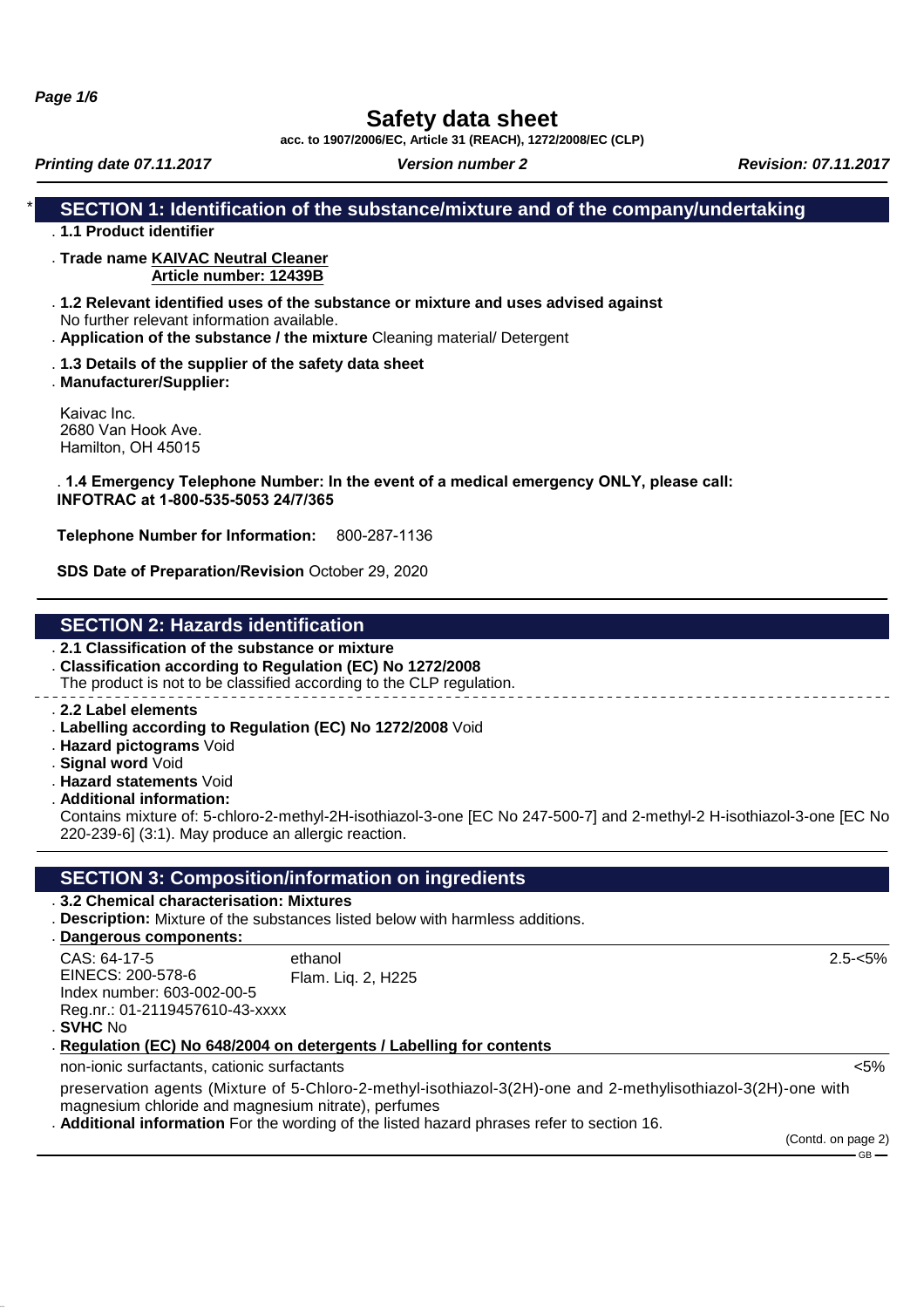# **Safety data sheet**

**acc. to 1907/2006/EC, Article 31 (REACH), 1272/2008/EC (CLP)**

**Printing date 07.11.2017 Version number 2 Revision: 07.11.2017 Revision: 07.11.2017** 

**Trade name KAIVAC Neutral Cleaner**

## **Article number: 12439B**

(Contd. of page 1)

#### **SECTION 4: First aid measures**

- . **4.1 Description of first aid measures**
- . **General information** No special measures required.
- . **After inhalation :** Supply fresh air; consult doctor in case of symptoms.
- . **After skin contact :** Wash with water and soap.
- . **After eye contact :** Rinse opened eye for 15 minutes under running water. If symptoms persist, consult doctor.
- . **After swallowing :**
- Rinse out mouth and then drink plenty of water (approx. 500 ml).
- In case of persistent symptoms consult doctor.
- . **4.2 Most important symptoms and effects, both acute and delayed** No further relevant information available.
- . **4.3 Indication of any immediate medical attention and special treatment needed**
- No further relevant information available.

## **SECTION 5: Firefighting measures**

- . **5.1 Extinguishing media**
- . **Suitable extinguishing agents** CO2, extinguishing powder or water jet. Fight larger fires with foam.
- . **5.2 Special hazards arising from the substance or mixture**
- Fire can cause release of : Carbon monoxide (CO)
- . **5.3 Advice for firefighters**
- . **Protective equipment:** none
- . **Additional information** Collect contaminated fire fighting water separately. It must not enter drains.

## **SECTION 6: Accidental release measures**

- . **6.1 Personal precautions, protective equipment and emergency procedures** Wear protective clothing.
- . **6.2 Environmental precautions:** Do not allow concentrated solutions to enter drainage system, surface or ground water.
- . **6.3 Methods and material for containment and cleaning up:**
- Absorb with liquid-binding material (sand, diatomite, acid binders, universal binders).
- . **6.4 Reference to other sections** See section 7 for information on safe handling

See section 8 for information on personal protection equipment.

## **SECTION 7: Handling and storage**

- . **7.1 Precautions for safe handling** No special precautions necessary if used correctly.
- . **Information about protection against explosions and fires:** No special measures required.
- . **7.2 Conditions for safe storage, including any incompatibilities**
- . **Storage**
- . **Requirements to be met by storerooms and containers:** Store only in the original container.
- . **Information about storage in one common storage facility:** Not required.
- . **Further information about storage conditions:** Store in cool, dry conditions in well sealed containers.
- . **7.3 Specific end use(s)** No further relevant information available.

## **SECTION 8: Exposure controls/personal protection**

. **Additional information about design of technical systems:** No further data; see section 7.

(Contd. on page 3)  $CR$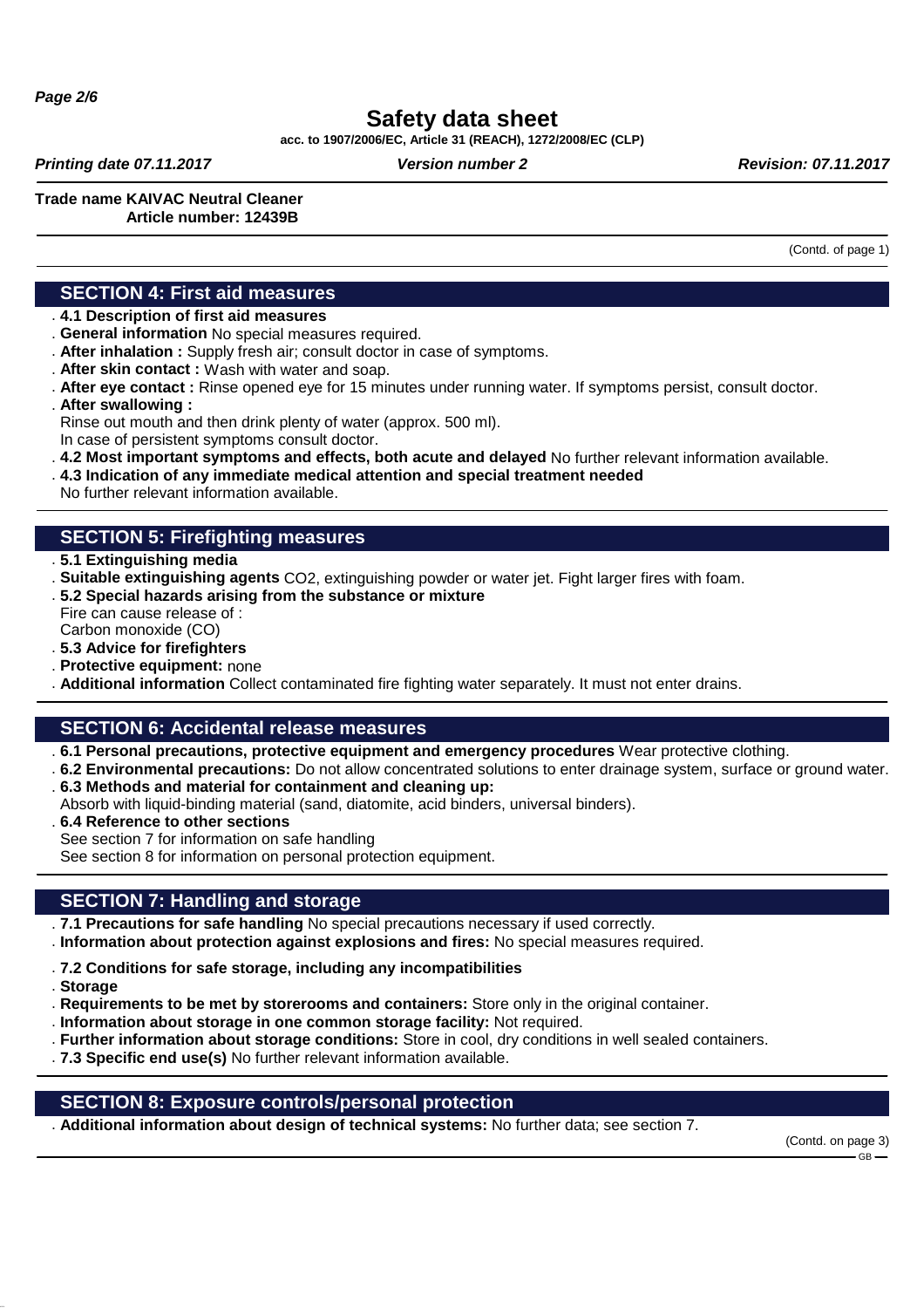**Page 3/6**

# **Safety data sheet**

**acc. to 1907/2006/EC, Article 31 (REACH), 1272/2008/EC (CLP)**

**Printing date 07.11.2017 Version number 2 Revision: 07.11.2017 Revision: 07.11.2017** 

**Trade name KAIVAC Neutral Cleaner Article number: 12439B**

#### (Contd. of page 2) . **8.1 Control parameters Components with critical values that require monito** . **ring at the workplace: 64-17-5 ethanol** WEL (Great Britain) Long-term value: 1920 mg/m<sup>3</sup>, 1000 ppm . **Additional information:** The lists that were valid during compilation were used as a basis. . **8.2 Exposure controls** . **Personal protective equipment** . **General protective and hygienic measures** The usual precautionary measures should be adhered to in handling the chemicals. Avoid contact with the eyes and skin. . **Breathing equipment:** Use breathing protection in case of insufficient ventilation. Short term filter device: ABEK-filter Filter A/P2 (DIN EN 141) . **Protection of hands:** Protective gloves: In case of spray contact at least protection index 2 recommended, according to more than 30 min. penetration time (EN 374). Layer thickness of gloves at least: 0.4 mm In case of prolonged and intensive contact protection index 6 recommended, according to more than 480 min. penetration time (EN 374). Layer thickness of gloves at least: 0.7 mm . **Material of gloves** Butyl rubber, BR Fluorocarbon rubber (Viton) Nitrile rubber, NBR Chloroprene rubber, CR Neoprene gloves . **Penetration time of glove material** The exact break through time has to be found out by the manufacturer of the protective gloves and has to be observed. . **Eye protection:** Safety glasses (DIN 58211, EN 166) . **Body protection:** Light weight protective clothing **SECTION 9: Physical and chemical properties** . **9.1 Information on basic physical and chemical properties** . **General Information** . **Appearance:** Form: Fluid **Colour:** Light blue . **Smell:** Characteristic . Odour threshold: not determined

. **pH-value at 20 °C:** ca. 8 (100%) . **Change in condition**

**Melting point/freezing point:** not determined **Initial boiling point and boiling range:** not determined . **Flash point:** Not applicable

. **Inflammability (solid, gaseous)** not applicable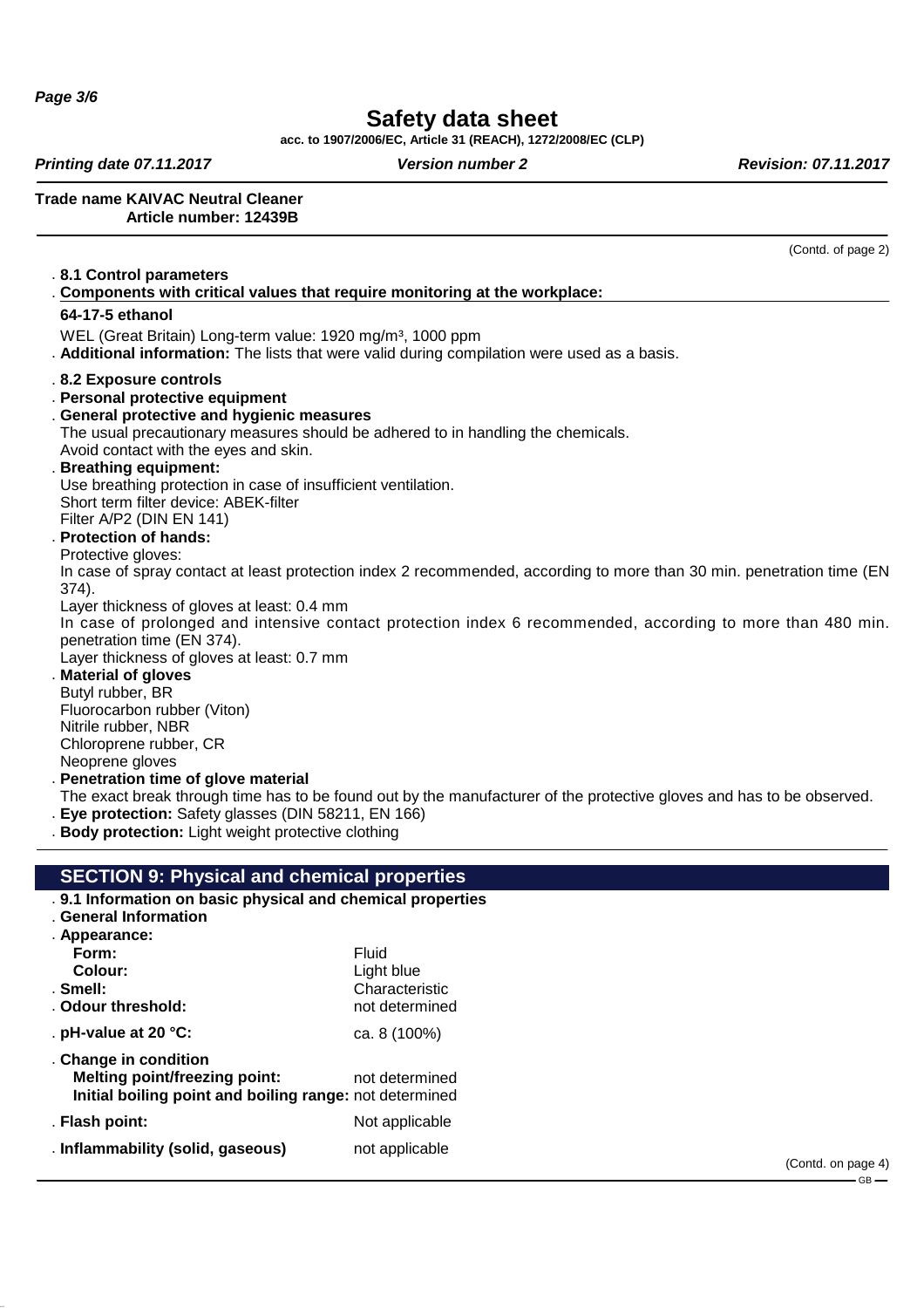**Page 4/6**

# **Safety data sheet**

**acc. to 1907/2006/EC, Article 31 (REACH), 1272/2008/EC (CLP)**

**Printing date 07.11.2017 Version number 2 Revision: 07.11.2017 Revision: 07.11.2017** 

#### **Trade name KAIVAC Neutral Cleaner Article number: 12439B**

|                                                              | (Contd. of page 3) |
|--------------------------------------------------------------|--------------------|
|                                                              |                    |
| not determined                                               |                    |
| Product is not selfigniting.                                 |                    |
| Product is not explosive.                                    |                    |
| not applicable                                               |                    |
| none                                                         |                    |
| not determined                                               |                    |
| ca. $1$ g/cm $3$                                             |                    |
| not determined                                               |                    |
| Soluble                                                      |                    |
| not determined                                               |                    |
| not determined<br>No further relevant information available. |                    |
|                                                              |                    |

## **SECTION 10: Stability and reactivity**

. **10.1 Reactivity** No hazardous reactions when stored and handled according to instructions.

- . **10.2 Chemical stability**
- . **Thermal decomposition / conditions to be avoided:** No decomposition if used according to specifications.
- . **10.3 Possibility of hazardous reactions** No dangerous reactions known
- . **10.4 Conditions to avoid** No further relevant information available.
- . **10.5 Incompatible materials:** No further relevant information available.
- . **10.6 Hazardous decomposition products:** No dangerous decomposition products known

## **SECTION 11: Toxicological information**

- . **11.1 Information on toxicological effects**
- . **Acute toxicity** Based on available data, the classification criteria are not met.
- . **LD/LC50 values that are relevant for classification:**

| . Components |               | Type   | Value         | <b>Species</b> |
|--------------|---------------|--------|---------------|----------------|
| Product      | <b>ATEmix</b> | oral   | > 5000 mg/kg. |                |
| Product      | <b>ATEmix</b> | dermal | > 5000 mg/kg. |                |

- . **Primary irritant effect:**
- . **Skin corrosion/irritation** Based on available data, the classification criteria are not met.
- . **Serious eye damage/irritation** Moderate irritation
- . **Respiratory or skin sensitisation** Based on available data, the classification criteria are not met.
- . **Sensitisation**
- No sensitizing effect known.
- Sensitising effect by skin contact is possible by prolonged exposure.
- . **Repeated dose toxicity** No further relevant information available.
- . **CMR effects (carcinogenity, mutagenicity and toxicity for reproduction)** No further relevant information available.
- . **Germ cell mutagenicity** Based on available data, the classification criteria are not met.
- . **Carcinogenicity** Based on available data, the classification criteria are not met.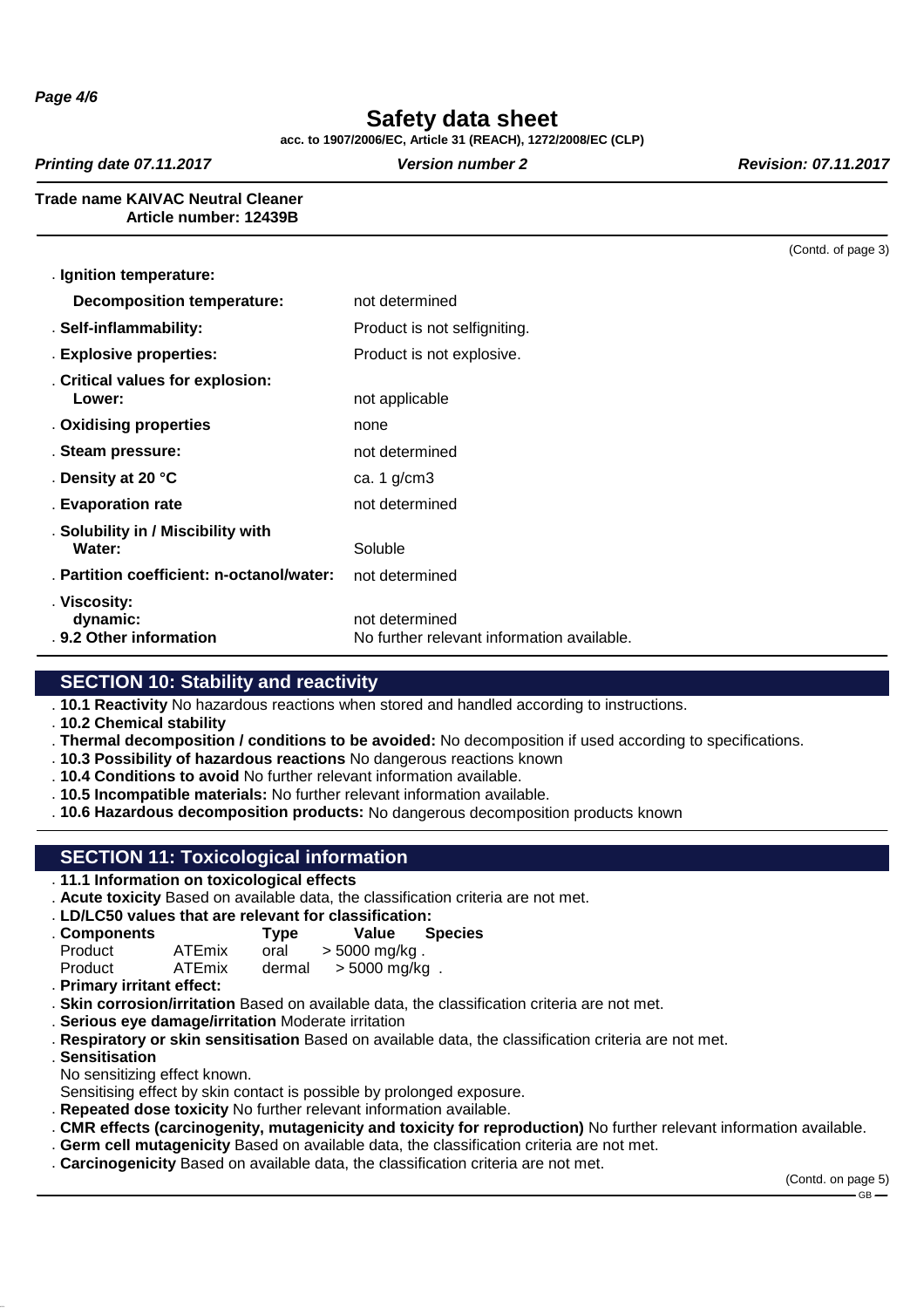# **Safety data sheet**

**acc. to 1907/2006/EC, Article 31 (REACH), 1272/2008/EC (CLP)**

**Printing date 07.11.2017 Version number 2 Revision: 07.11.2017 Revision: 07.11.2017** 

**Trade name KAIVAC Neutral Cleaner Article number: 12439B**

- . **Reproductive toxicity** Based on available data, the classification criteria are not met.
- . **STOT-single exposure** Based on available data, the classification criteria are not met.
- . **STOT-repeated exposure** Based on available data, the classification criteria are not met.
- . **Aspiration hazard** Based on available data, the classification criteria are not met.

### **SECTION 12: Ecological information**

. **12.1 Toxicity**

- . **Aquatic toxicity:** No further relevant information available.
- . **12.2 Persistence and degradability** No further relevant information available.
- . **Other information:** Easy elimination possible by flocculation or adsorption by sludge.
- . **12.3 Bioaccumulative potential** No further relevant information available.
- . **12.4 Mobility in soil** No further relevant information available.
- . **Additional ecological information:**
- . **General notes:**

The surfactant(s) contained in this preparation complies(comply) with the biodegradability criteria as laid down in Regulation (EC) No.648/2004 on detergents. Data to support this assertion are held at the disposal of the competent authorities of the Member States and will be made available to them, at their direct request or at the request of a detergent manufacturer.

Do not allow undiluted product or large quantities of it to reach ground water, water bodies or sewage system.

- . **12.5 Results of PBT and vPvB assessment**
- . **PBT:** Not applicable.
- . **vPvB:** Not applicable.
- . **12.6 Other adverse effects** No further relevant information available.

## **SECTION 13: Disposal considerations**

#### . **13.1 Waste treatment methods**

. **Recommendation**

Can be deposited with household garbage after consulting with the operator of the waste disposal facility and the pertinent authorities and under adherence to the necessary technical regulations.

**European waste catalogue** .

20 01 30 detergents other than those mentioned in 20 01 29

#### . **Uncleaned packaging:**

. **Recommendation:**

Empty contaminated packagings thoroughly. They can be recycled after thorough and proper cleaning. Packagings that cannot be cleaned are to be disposed of in the same manner as the product. Dispose of packaging according to regulations on the disposal of packagings.

. **Recommended cleaning agent:** Water, if necessary with cleaning agent.

| <b>SECTION 14: Transport information</b> |      |                                                                                                                                                                                                                                                                                                                                                                                                                                                                                                       |
|------------------------------------------|------|-------------------------------------------------------------------------------------------------------------------------------------------------------------------------------------------------------------------------------------------------------------------------------------------------------------------------------------------------------------------------------------------------------------------------------------------------------------------------------------------------------|
| . 14.1 UN-Number                         |      |                                                                                                                                                                                                                                                                                                                                                                                                                                                                                                       |
| . ADR, IMDG, IATA                        | Void |                                                                                                                                                                                                                                                                                                                                                                                                                                                                                                       |
| . 14.2 UN proper shipping name           |      |                                                                                                                                                                                                                                                                                                                                                                                                                                                                                                       |
| . ADR, IMDG, IATA                        | Void |                                                                                                                                                                                                                                                                                                                                                                                                                                                                                                       |
| . 14.3 Transport hazard class(es)        |      |                                                                                                                                                                                                                                                                                                                                                                                                                                                                                                       |
| . ADR, IMDG, IATA                        |      |                                                                                                                                                                                                                                                                                                                                                                                                                                                                                                       |
| . Class                                  | Void |                                                                                                                                                                                                                                                                                                                                                                                                                                                                                                       |
| .14.4 Packing group                      |      |                                                                                                                                                                                                                                                                                                                                                                                                                                                                                                       |
| . ADR, IMDG, IATA                        | Void |                                                                                                                                                                                                                                                                                                                                                                                                                                                                                                       |
|                                          |      | (Contd. on page 6)<br>$\overline{\phantom{a}}$ $\overline{\phantom{a}}$ $\overline{\phantom{a}}$ $\overline{\phantom{a}}$ $\overline{\phantom{a}}$ $\overline{\phantom{a}}$ $\overline{\phantom{a}}$ $\overline{\phantom{a}}$ $\overline{\phantom{a}}$ $\overline{\phantom{a}}$ $\overline{\phantom{a}}$ $\overline{\phantom{a}}$ $\overline{\phantom{a}}$ $\overline{\phantom{a}}$ $\overline{\phantom{a}}$ $\overline{\phantom{a}}$ $\overline{\phantom{a}}$ $\overline{\phantom{a}}$ $\overline{\$ |

(Contd. of page 4)